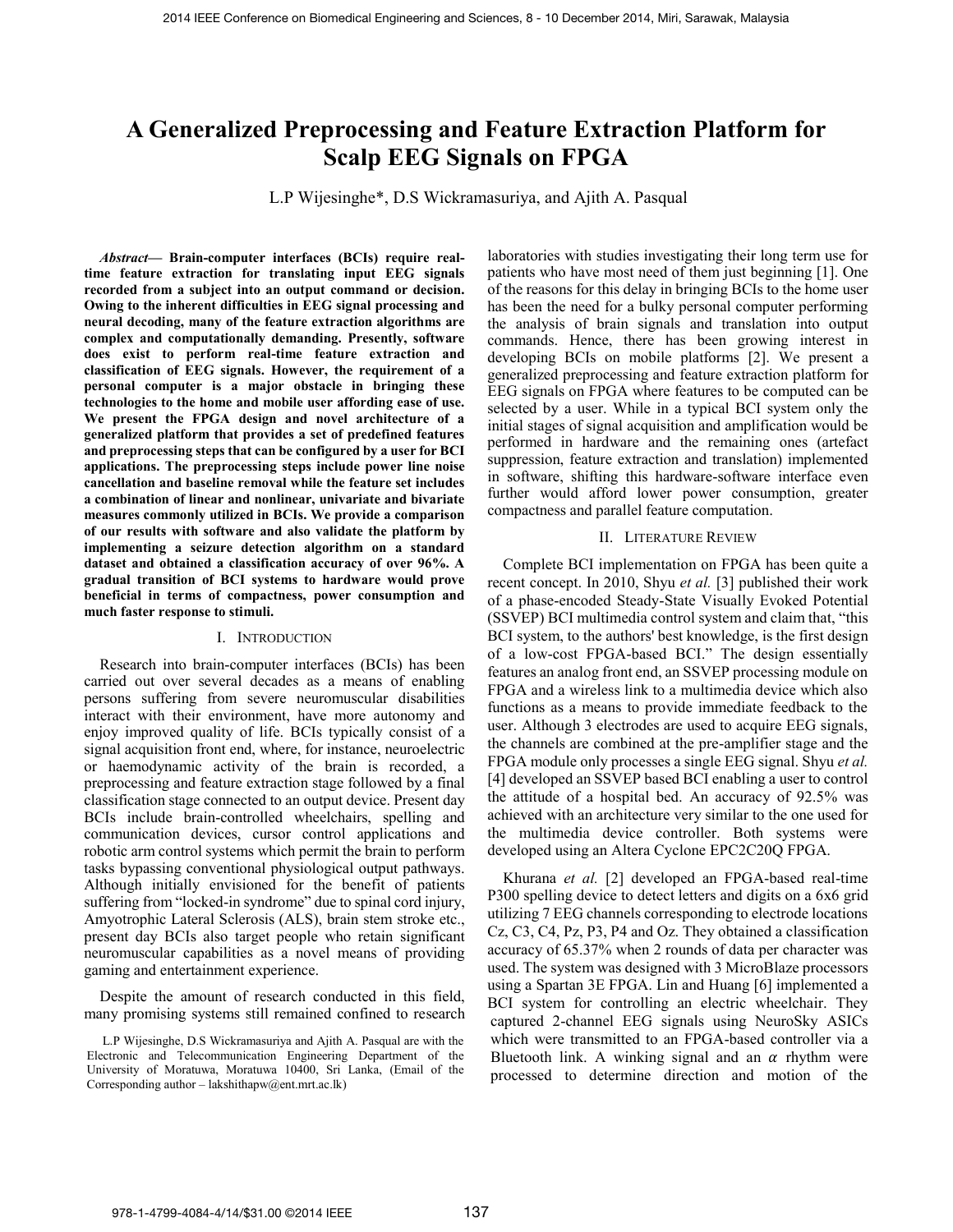wheelchair. The system was implemented on a Spartan FPGA with a XC3S500E-PQ208 chip.

There has also been considerable interest in developing energy efficient biomedical processors and System on Chip (SoC) architectures suitable for long term signal monitoring and alarm triggering. Kwong and Chandrakasan [5] developed a low power biomedical signal processing platform featuring a 16-bit microcontroller, SRAM and accelerators. The SoC is programmable and capable of running different types of algorithms in an energy efficient manner for long term monitoring. Sridhara *et al.* [7] developed an ultralow power embedded processor platform chip for medical signal processing. The processor comprises of an FFT, SRAM and DC-DC converter. They demonstrate the functionality of the SoC by implementing a seizure detection algorithm which utilizes band energies for threshold calculation. Verma *et al.* [8] developed a low-power SoC for continuous EEG monitoring and seizure onset detection. Band energies in 7 frequency bands are computed using a bank of bandpass filters and a user may wear up to 18 channels. Classification was performed on a separate processing platforms.

Most of the existing BCI implementations on FPGA process just a few channels of EEG recordings whereas a typical EEG headcap would have between 14-256 electrode locations. Also, due to inherent complexities in EEG signal processing, several applications that have shown promise require multiple types of features to be computed simultaneously (e.g. [9]). Currently, on-chip implementations of medical signal processors are only capable of extracting a single type of feature at a time. Moreover, each signal requires its own processing module. To overcome some of these drawbacks we present the FPGA implementation of a platform for EEG signal analysis capable of computing multiple types of features in realtime. We exploit the low bandwidth of scalp EEG signals to develop an architecture that reuses each basic feature extraction module through multiplexing. Section III of this paper details the overall architecture of the platform and the preprocessing stage, while Section IV describes the features we provide. Thereafter we provide a comparison of the results we obtained with existing software using recordings from the EMOTIV neuroheadset. We conclude with Section VI noting several possible future directions of work.

## III. PLATFORM ARCHITECTURE

We utilize a multirate design in our system and partition the platform into two subsystems with a set of shared memories functioning as the interface between them. The first subsystem comprises of a bank of highpass and notch filters. Each digitized 24-bit EEG signal is filtered and read into  $n$ separate shared memories  $(M_i)$ . The first subsystem runs at the sampling frequency  $f_s$  of the signal acquisition device. Once all sample points corresponding to a predefined epoch of EEG have been read in, data is read off from each of the shared memories in turn and fed into the feature extractors (FE) which belong to the second subsystem. This is run at a conventional FPGA clock frequency of 50 MHz. The limited bandwidth of the EEG signals enables us to extract features



Figure 1: Platform architecture (M<sub>i</sub> - Shared Memory, FE - Feature Extractor )

from each of the *n* epochs serially (reusing an FE) before the next new EEG sample is read into the memory bank after  $1/f_s$ s. In this design we utilize three multiplexers to feed in the EEG samples into the FEs. The first one, first allows the EEG epoch recorded from the first electrode, stored in  $M_1$ , to pass through whichever FEs have been enabled. Likewise, this is repeated for all the other  $(n - 1)$  single EEG epochs. The other two multiplexers serve to feed in any combination of two single EEG epochs into the bivariate FEs. If the FE modules require a large number of clock cycles for computation or signals from a large number of electrode positions are recorded, a multiple set of FEs could be utilized in parallel. A single set of FEs is sufficient for the set of measures we propose in this system. The architecture of the system is illustrated in Figure 1 and is capable of calculating multiple types of features simultaneously in realtime for nonoverlapping epochs as are typically required in asynchronous BCI applications. Typically the entire set of features in the platform would not be required at a time and a user has the ability to select whichever FEs that need to be activated by an enable signal.

EEG signal processing frequently involves the calculation of multivariate features, hence we provide 2 bivariate measures in our design. Overall, the proposed system makes more efficient use of hardware by reusing resources instead of using a set of FEs for each channel. The set of features we provide include,

- Discrete Wavelet Transform coefficients (Haar, Daubechies 4 and 6)
- Power spectral density
- Band energies
- Correlation
- Zero crossing histogram
- Autoregressive coefficients
- Phase synchronization

In this paper we have implemented the platform for 14 channels and 7 different feature vectors. This makes the variable  $n = 14$  and  $k = 7$  according to the architecture diagram in Figure 1.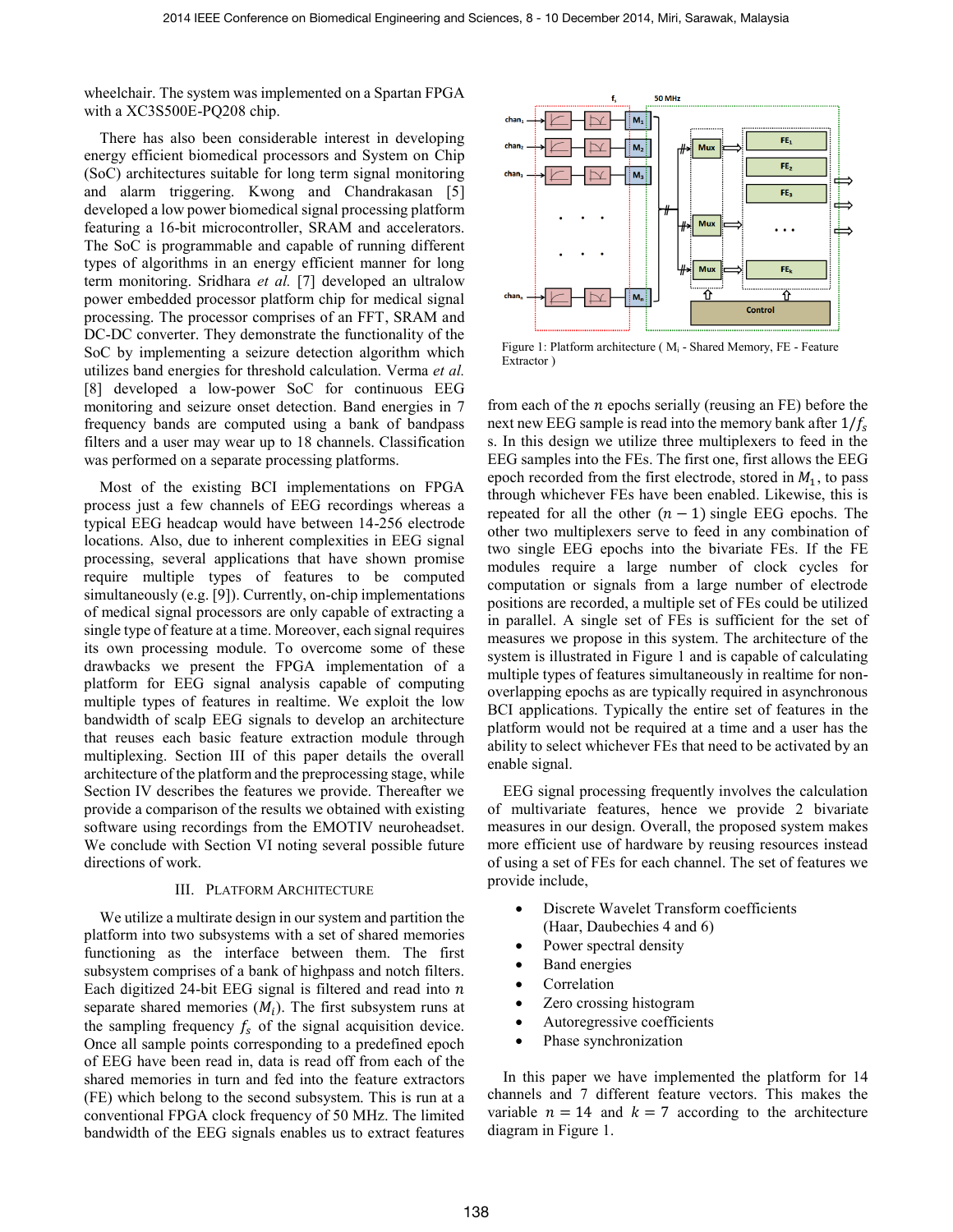

Figure 2 : Decomposition of 2s EEG epoch with Harr wavelet

#### *A. Preprocessing Stage*

Scalp EEG recordings in the microvolt range are susceptible to a number of internal and external sources of contamination. These include muscle noise, ocular artefacts, power line noise, baseline wander and motion artefacts. In our design, we utilize a set of 0.5 Hz highpass and 50 Hz notch Finite Impulse Response (FIR) filters to eliminate baseline drift and power line interference. Each of the  $n$  channels of EEG pass through two separate 64-tap FIRs having 16-bit coefficients with quantization selected to maximize dynamic range. A window-based method was used to design both filters.

#### IV. FEATURE EXTRACTION

# *A. Discrete Wavelet Transform (DWT)*

Joint time-frequency analysis has been an invaluable tool in the study of non-stationary EEG signals. Temporal and spatial resolution in conventional spectrum analysis techniques are highly dependent on EEG segment length, model order and other parameters. Wavelet decomposition provides a time-frequency representation of EEG signals as a solution. The DWT has been used in applications such as the detection of seizures [10] and feature extraction based on Event Related Potentials [11].

We apply the DWT on each of the non-overlapping epochs of EEG data and perform 4-level decomposition into 5 frequency sub-bands. Haar and Daubechies (db4 and db6) mother wavelets are used with a lifting-based structure. Classically, the WT is performed using a bank of highpass and lowpass filters. The lifting scheme provides an alternate, more efficient implementation of extracting DWT coefficients. Lifting steps for the three wavelets are indicated below.

Let  $x = \{x_l | l \in \mathbb{Z}\}$  be the EEG segment. The lowpass filter output is the sequence  $s = \{s_l | l \in \mathbb{Z}\}\$  while the highpass filter output is  $d = \{d_l | l \in \mathbb{Z}\}\.$  The intermediate sequences computed during lifting are indicated by  $s^{(i)}$  and  $d^{(i)}$ .

1) Harr

$$
s_l^{(0)} = x_{2l} \tag{1.1}
$$

$$
d_l^{(0)} = x_{2l+1} \tag{1.2}
$$

$$
d_l = d_l^{(0)} - s_l^{(0)} \tag{1.3}
$$

$$
s_l = s_l^{(0)} - (1/2) d_l \tag{1.4}
$$

2) Daubechies 4

$$
d_l^{(1)} = x_{2l+1} - \sqrt{3}x_{2l}
$$
\n
$$
s_l^{(1)} = x_{2l} + \left(\frac{\sqrt{3}}{4}\right)d_l^{(1)} + \left(\frac{\sqrt{3}-2}{4}\right)d_{l+1}^{(1)} \qquad (2.2)
$$

$$
\begin{aligned} \n\chi_{l}^{(1)} &= x_{2l} + \left(\frac{\sqrt{3}}{4}\right) d_{l}^{(1)} + \left(\frac{\sqrt{3}-2}{4}\right) d_{l+1}^{(1)} \quad (2.2) \\ \n\chi_{l}^{(2)} &= d_{l}^{(1)} + s_{l-1}^{(1)} \quad (2.3) \n\end{aligned}
$$

$$
s_l = (\sqrt{3} + 1) / \sqrt{2} s_l^{(1)}
$$
 (2.4)

$$
d_l = (\sqrt{3} - 1) / \sqrt{2} d_l^{(2)} \tag{2.5}
$$

3) Daubechies 6

 $\epsilon$ 

$$
s_l^{(0)} = x_{2l} \tag{3.1}
$$

$$
d_l^{(0)} = x_{2l+1}
$$
\n(3.2)\n
$$
d_l^{(1)} = d_l^{(0)} + \alpha (c_l^{(0)} + c_l^{(0)})
$$
\n(3.3)

$$
d_l^{(1)} = d_l^{(0)} + \alpha (s_l^{(0)} + s_{l+1}^{(0)})
$$
  
\n
$$
s_l^{(1)} = s_l^{(0)} + \beta (d_l^{(1)} + d_{l-1}^{(1)})
$$
  
\n(3.4)

$$
d_l^{(2)} = d_l^{(1)} + \gamma (s_l^{(1)} + s_{l+1}^{(1)})
$$
\n(3.5)

$$
s_l^{(2)} = s_l^{(1)} + \delta(d_l^{(2)} + d_{l-1}^{(2)})
$$
\n(3.6)

$$
s_l = \zeta s_l^{(2)} \tag{3.7}
$$

$$
d_l^{(2)}/\zeta\tag{3.8}
$$

Here,  $\alpha = -1.586134342$   $\beta = -0.05298011854$   $\gamma =$ 0.8829110762  $\delta = 0.4435068522$   $\zeta = 1.149604398$ . The lifting scheme is implemented on FPGA as one of the feature extraction blocks and it will be capable of performing Discrete Wavelet Transform. Figure 2 illustrates the first three detail components of a four level decomposition using Harr wavelet.

#### *B. Power Spectral Density (PSD)*

 $d_i =$ 

Power spectral density of EEG signals has been utilized in the detection of seizures [12], diagnosis of depression [13], motor imagery based BCIs [14] and several other applications. The Welch method [15] is a non-parametric approach to estimate PSD of a time series using modified periodograms. In this design, we split each epoch of EEG samples into smaller sized fixed windows  $x_i[n]$  with 50% overlap and a final circular overlap as proposed in [16]. Each segment is multiplied with a Hamming window  $w[n]$  and its FFT is computed to yield the  $i<sup>th</sup>$  modified periodogram,

$$
\tilde{P}_{XX}^i = \frac{1}{MU} \left| \sum_{n=0}^{M-1} x_i[n] w[n] e^{-j2\pi f n} \right|^2 \tag{4}
$$

Here,

$$
U = \frac{1}{M} \sum_{n=0}^{M-1} w^2[n] \tag{5}
$$

The final PSD is obtained by averaging,

$$
P_{XX}^W(f) = \frac{1}{L} \sum_{i=0}^{L-1} \tilde{P}_{XX}^i(f) \tag{6}
$$

EEG samples are read from a shared memory and are multiplied by the coefficients of the Hamming window which are stored in a ROM. A separate address generator module is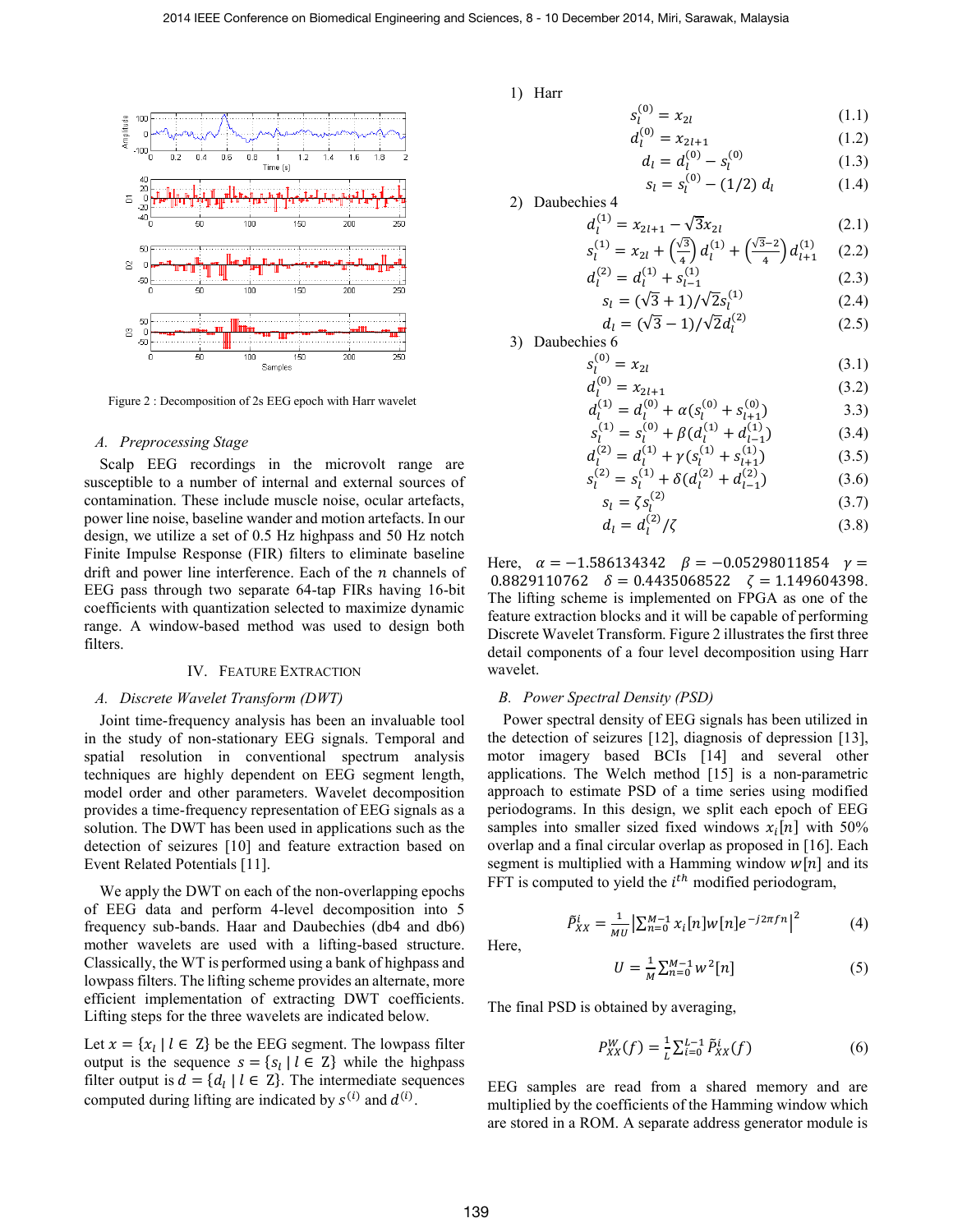

Figure 3 : MATLAB and FPGA estimates of PSD for a 2s EEG epoch

used to generate the correct indices of each of the windows. The modified EEG window samples are then scaled and fed to an FFT module and their outputs are stored in separate memories. While the FFT output of the final modified window is valid, the values of all other stored periodograms are read off from memory, added and multiplied by a scaling term to yield the final PSD estimate. FPGA and MATLAB estimates of an epoch of EEG are depicted in Figure 3 (log values have been plotted for convenience).

#### *C. Band Energies*

An EEG signal can typically be decomposed into 5 separate frequency bands:  $\delta$  (0.5-4 Hz),  $\theta$  (4-8 Hz),  $\alpha$  (8-12 Hz),  $\beta$ (12-30 Hz) and  $\gamma$  (30-60 Hz). EEG band energies have been studied in numerous applications ranging from seizure detection and motor imagery identification to on-screen primitive shape classification [17].

Energy values of the 5 frequency bands are calculated by first computing the FFT of each EEG epoch and then summing the squares of the spectral components in each of the bands using separate accumulators. Energy of the  $\gamma$  band is calculated for the frequency range 30-45 Hz.

#### *D. Correlation*

Correlation measures the similarity between two EEG epochs. Cross-correlation refers to the correlation between two completely different EEG signals and the accompanying plot is known as a "correlogram". Siuly and Li [18] used statistical features based on cross-correlation for motor imagery classification using a Least Square Support Vector Machine (LSSVM) and achieved an accuracy of 95.72%.

Let  $x[n]$  and  $y[n]$  be the 2 EEG epochs, each having N samples. The  $m^{th}$  coefficient  $(m^{th}$  lag) of the crosscorrelation is given by,

$$
R[m] = \sum_{i=0}^{N-|m|-1} x[i]y[i-m] \tag{7}
$$

$$
m=-(N-1),-(N-2),\ldots,0,1,2,\ldots,(N-2),(N-1)
$$



Figure 4 : A 2s EEG epoch and its positive zero crossing histogram

In feature extractor block implementation 20 correlation coefficients are calculated for two different EEG epochs. The architecture is designed in a way that it can be extended easily. Each correlation coefficient is computed in parallel. Architecture is similar to a set of parallel FIR filters, while samples of  $x[n]$  are used as filter coefficients and  $y[n]$  being the signal that is filtered.

#### *E. Zero Crossing Histogram*

Zero crossing intervals of scalp EEG signals have been analyzed in the past and has been demonstrated to yield good results in detecting probable Alzeimer's disease and Vascular dementia [19], predicting seizures [20] and characterizing sleep spindles [21]. The zero crossing histogram is more robust in the presence of contaminating artefacts and is a convenient means of extracting dynamical information about the brain. Here, we provide a single-sample bin positive zero crossing histogram (i.e. number of samples between two successive points during which the signal crosses from negative to positive). A user may concatenate adjacent bins to create larger bins or variable bin sizes at a latter stage as may be required.

The module utilizes simple logic to detect a positive zero crossing by comparing each sample and its predecessor to zero. If a positive sample is detected along with a preceding negative one, a counter is incremented until the next zero crossing occurs, at which point the counter is reset. At this instant, the last value held by the counter is utilized to increment the corresponding bin of the histogram which is stored in memory. After detecting all crossing in the EEG epoch, the values are read out and the memory is reset to contain all zeros. An example histogram for a 2s epoch of recorded EEG is shown in Figure 4.

# *F. Autoregressive (AR) Coefficients*

Autoregressive modelling is an alternative to conventional Fourier-based methods for representing frequency information of a signal. In AR modelling the signal being modelled is considered as the output of an Infinite Impulse Response (IIR) filter when the input to this filter is white noise. In most of the applications the IIR filter coefficients are used as feature vectors. Anderson *et al.* [22] used multivariate AR models to discriminate between mental tasks of a human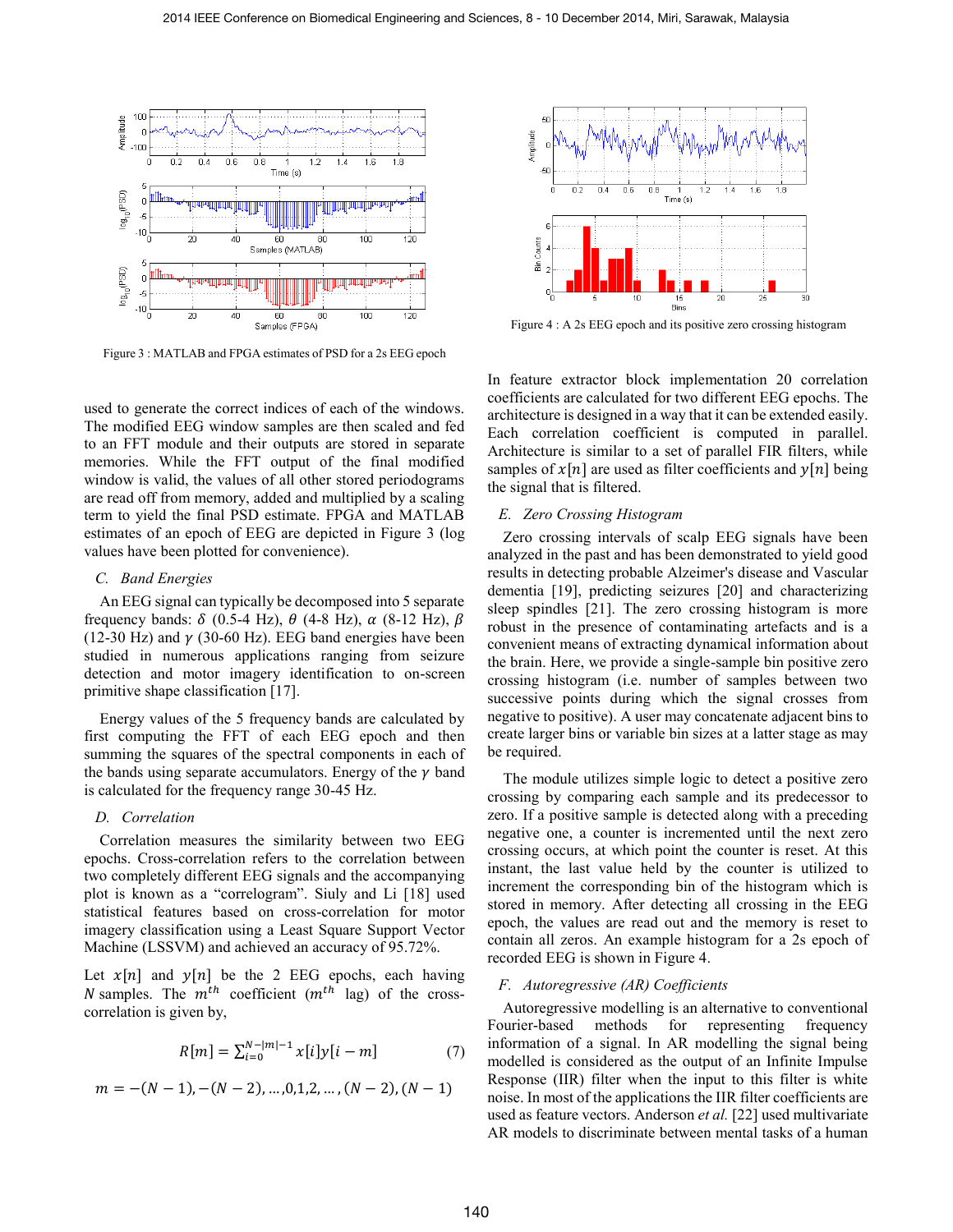subject. Pfurtscheller *et al.* [23] distinguished right and left motor imagery EEG using adaptive AR parameters to control an on-screen cursor.

We compute AR coefficients for each EEG epoch. The order of an AR model should be increased proportional to the sampling frequency [24]. In our approach, Burg's algorithm proposed in [25] is used to estimate AR coefficients for a model of order 6. Each iteration of the Burg's algorithm is implemented as a separate module and cascaded to compute 6 AR coefficients.

According to the Burg's algorithm  $f_m(n)$  and  $b_m(n)$  are the forward and backward errors of order  $m$  related to an EEG epoch  $x(n)$ . Let the AR coefficients are indicated by the symbols  $a_{1,1}, a_{2,2}, \dots, a_{m,m}$ . For an intermediate stage r of the algorithm, the inputs are the forward and backward errors of the previous stage ( $f_{r-1}(n)$  and  $b_{r-1}(n)$ ). The outputs of the  $r^{th}$  stage are the new set of forward and backward errors  $f_r(n)$ ,  $b_r(n)$  and  $a_{1,1}$ ,  $a_{2,2}$ , ...,  $a_{r,r}$  coefficients. The nature of the algorithm makes the current stage depend on the previous stage outputs. Hence a cascaded system is suggested for the implementation.

# *G. Phase Synchronization*

Extensive research has been pursued over the past several years into the analysis of EEG signals (both intracranial and scalp EEG) for developing algorithms to automatically detect and predict epileptic seizures. Algorithms that use bivariate or multivariate measures have been investigated in this particular field as they have shown to yield superior performance to univariate measures which lack spatial specificity. Phase synchronization has been one such measure that has yielded promising classification results [26], [27].

Phase synchronization is calculated to quantify the instantaneous phase lock between 2 EEG channels separated in space. The phase locking between 2 EEG signals  $V_0$  and  $V_1$ is estimated by first applying the Hilbert Transform to the signals to compute their real and imaginary components. The Hilbert Transform is approximated by a 64-tap FIR filter. The instantaneous phases of the 2 channels are then computed to yield  $\phi_k$ ,

$$
\phi_k = \arctan \frac{Im\{V_k\}}{Re\{V_k\}}; \ k = 0,1 \tag{8}
$$

The phase difference is then obtained as  $\Delta \phi = \phi_1 - \phi_0$ . The phase locking value (PLV) between the 2 channels is then calculated as,

$$
PLV = \frac{1}{N} \sqrt{[\sum_{i=0}^{N-1} \sin(\Delta \phi_i)]^2 + [\sum_{i=0}^{N-1} \cos(\Delta \phi_i)]^2}
$$
 (9)

The module makes use of 4 CORDIC blocks to calculate 4 quadrant arctan, sine, cosine and square roots of the incoming data points to obtain PLV for each EEG epoch in real time. The sine and cosine values of the phase differences are summed using 2 separate accumulators whose final output corresponding to all samples in the epoch is fed into the square root CORDIC block.

# V. RESULTS

The platform was implemented on a Virtex 7 FPGA. We utilized the 14-channel EMOTIV neuroheadeset with a sampling frequency of 128 Hz for testing. For testing out each individual FE block, we used a 1 hour long single channel recording. This signal was then split into 1800 epochs of 2s (256 samples) duration. For each feature vector  $\hat{x}$  calculated in hardware, we compute the corresponding vector  $x$  in MATLAB. The mean absolute error between the two estimates which occurs due to the fixed point arithmetic on FPGA is calculated as follows,

$$
error = \frac{\sum_{i} |\hat{x}_{i} - x_{i}|}{\sum_{i} |x_{i}|} \times 100\%
$$
 (10)

Table 1 : Comparison of Computed Features with Software

| Feature                                                               | Error                     | <b>Clock Cycles</b> |
|-----------------------------------------------------------------------|---------------------------|---------------------|
| DWT Coefficients (Haar)                                               | $2.9808 \times 10^{-6}\%$ | 288                 |
| DWT Coefficients (db-4)                                               | 0.0043%                   | 608                 |
| DWT Coefficients (db-6)                                               | 0.002957%                 | 768                 |
| <b>Power Spectral Density</b>                                         | 0.2286%                   | 1130                |
| Autoregressive Coefficients                                           | 0.0568%                   | 2839                |
| Zero-crossing Histogram                                               | $0\%$                     | 515                 |
| Band Energies ( $\delta$ , $\theta$ , $\alpha$ , $\beta$ , $\gamma$ ) | 0.0727%                   | 874                 |
| Correlation                                                           | 0.000351%                 | 270                 |
| Phase Synchronization                                                 | 17.058%                   | 423                 |

The error per feature vector of each epoch is obtained by averaging and the comparison of results is shown in Table 1 along with the number of clock cycles (at 50 MHz clock frequency) taken for computation of each feature. The functionality of the complete multirate system was tested separately for all EEG channels and after computing features for the *n* epochs (requiring  $n \times$  cycles per feature), over 300000 spare clock cycles remain for any further application prior to receiving the next sample.

Secondly, we validate our platform by implementing the seizure detection algorithm in [28]. db-4 and db-6 wavelet coefficients are extracted for the EEG epochs using hardware co-simulation for a dataset publicly available form University of Bonn (a detailed description about the dataset can be found in [29]). The best features for discriminating between the 2 classes were selected using the Mann-Whitney test at a significance of 1%. We utilize 60% of the data for training and use the remainder for testing on an LSSVM classifier. We achieved an overall accuracy of 96.93% with a sensitivity of 88.43% and a specificity of 99.06% on the test dataset.

## VI. CONCLUSION

The need for a bulky PC has been one of the primary drawbacks in bringing BCIs to the home user. Consequently, there has been a recent interest in complete hardware implementation of these systems. However, many of the existing FPGA based BCIs process just a limited number of EEG channels and extract only a single type of feature. We present the FPGA design of a generalized preprocessing and feature extraction platform that is capable of computing multiple features in parallel as required by a user. We evaluate our platform twofold. Firstly, we use data recorded from the